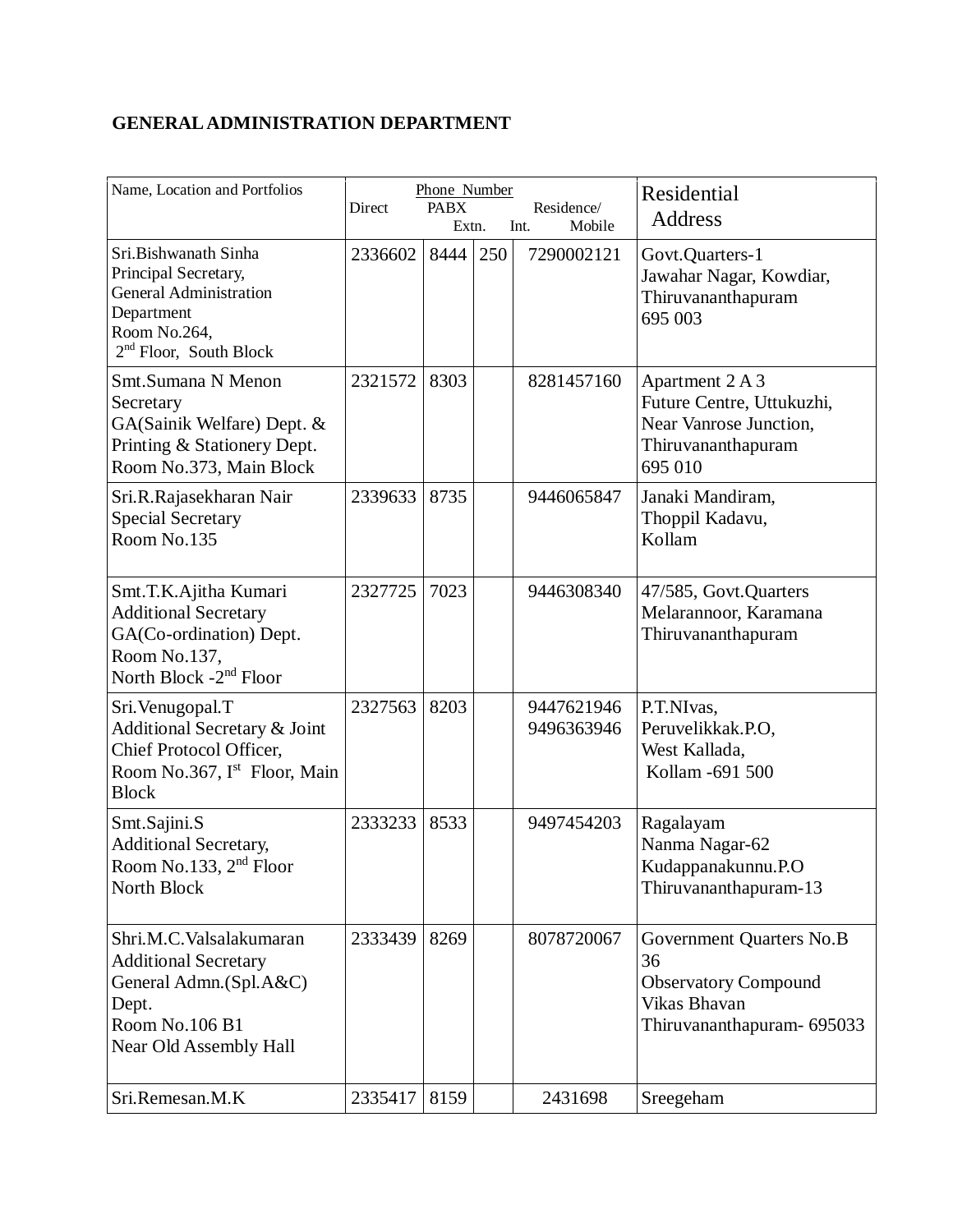| Joint Secretary<br>Room No.136<br>North Block-2 <sup>nd</sup> Floor<br>Shri.Sunilkumar<br><b>Joint Secretary</b>     |         |      | 9497265030               | T.C.4/1015(4)<br><b>SCNRA 198(d)</b><br>B.Lane, Kowdiar(P.O)                        |
|----------------------------------------------------------------------------------------------------------------------|---------|------|--------------------------|-------------------------------------------------------------------------------------|
| Shri.Shine A Haq<br>Joint Secretary to Govt. &<br><b>State Protocol Officer</b><br>GA(Political) Dept.               | 2324433 | 8747 | 8547553329<br>9447903912 | Haq Mahal<br>Pallotti Lane<br>Gandhipuram Road<br>Sreekariyam<br>Thiruvananthapuram |
| Shri.Honey.P<br>Joint Secretary<br>General Admn.(House<br>Keeping Cell) Dept.<br>Romm No.306<br>Main Block           | 2333276 | 8759 | 9846064948               | Honey Land<br>TC 30/1504, Pettah,<br>Thiruvananthapuram                             |
| <b>CMPGRC</b>                                                                                                        |         |      |                          |                                                                                     |
| Shri.Jagadees.D,<br>Deputy Secretary &<br><b>State Public Information</b><br>Officer<br>Room No.304-A,<br>Main Block | 2327806 | 8756 | 9072377871               | Harisankaram,<br>Priyadarsini Nagar,<br>Kilikolloor.P.O.<br>Kollam                  |
| Shri.A.P.Rajeevan<br>Under Secretary to Govt. &<br><b>Additional State Protocol</b><br>Officer, GA(Political) Dept.  | 2327003 | 8746 | 9496000749               | Quarters No.C-69<br><b>Observatory Compound</b><br>P.O. Vikas Bhavan                |
| Sri.Ramesh.G.R,<br><b>Under Secretary</b><br>Cabin-133 A<br>2 <sup>nd</sup> Floor-North Block                        |         | 8836 | 9633930128               | Thiruvonam, GNRA B8<br>Gokulam Jn., Kuravankonam,<br>Thiruvananthapuram             |
| Shri.Suresh.H.K<br><b>Under Secretary</b><br>GA(Services)Dept.                                                       |         | 8897 | 9495631163               | Athira, T.C.2/51,<br>Anthareeksh Nagar<br>Near FCI, Kazhakuttom-<br>695582          |
| Shri.Bijumon Joseph<br><b>Under Secretary</b><br><b>GA(Visitors Facilitation</b>                                     |         | 8202 | 9447896912               | Paikadu Kareethara<br>Veroor.P.O<br>Koonanthanam                                    |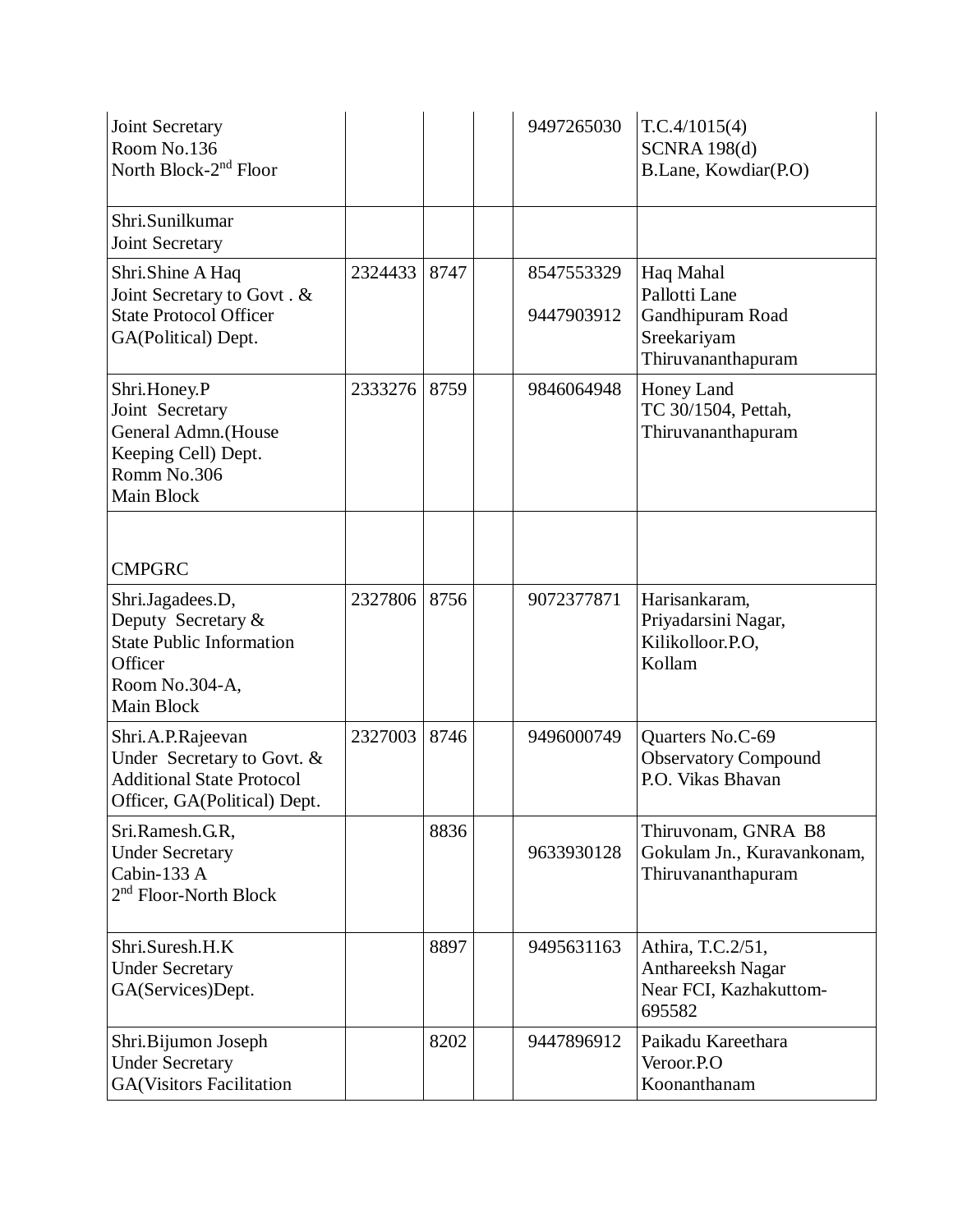| Centre)Dept<br>Room No.349                                                                                         |      |            | Purakkadavu, Changanasseri<br>Kottayam-686 104                                                          |
|--------------------------------------------------------------------------------------------------------------------|------|------------|---------------------------------------------------------------------------------------------------------|
| Shri.Rajasasi.K<br><b>Under Secretary</b><br>GA(Special A&C) Dept<br>Room No.308<br><b>Ground Floor-Main Block</b> | 7088 | 9446384895 | AIO, NGO Quarters<br>Observatory Compound,<br>Museum, Vikas Bhavan (P.O)<br>Thiruvananthapuram          |
| Smt.B.Ajitha<br><b>Under Secretary</b><br>GA(Co-<br>Ordination), CE. Cell, Ser. D,<br>GA(Parliament) Dept          | 8394 | 9539603531 | Udayam,<br>Udiyankulangara<br>Vattavila.P.O<br>Neyyattinkara                                            |
| Shri.Jayaram Kumar.R<br><b>Under Secretary</b><br>GA (FFP, Employment Cell<br>&CR Cell) Dept                       | 8536 | 9447879146 | T.C.7/12(6)<br>LAXMI, GGRA<br>Kanjirampara.P.O<br>Thiruvananthapuram<br>695 030                         |
| Shri. Viswanatha Kurup.G<br><b>Under Secretary</b><br>GA (Accounts)Dept                                            | 8725 | 9495442619 | Narayaneeyam,<br>Pilapuzha, Haripad.P.O.<br>Alappuzha 690 514                                           |
| Shri.Anilkumar.C<br><b>Under Secretary</b><br>GA(Accounts)Dept.<br>Room No.308, Main Block                         | 8788 | 9446085588 | Sarada Sadanam<br>Vazhuthoor,<br>Neyyattinkara.P.O<br>VRWA-23.NSS Karayogam<br>Lane, Thiruvananthapuram |
| Smt.Jayasree.R<br><b>Under Secretary</b><br>GA(Accounts)Dept.                                                      | 8335 | 9495728921 | T.C.23/1326(3)<br>Sreelakam<br>Merlaranoor, Karamana.P.O.<br>Thiruvananthapuram                         |
| Smt.Sini Sabu<br><b>Under Secretary</b><br>GA(Accounts)Dept.                                                       | 8720 | 9495830726 | Seena Cottage<br>Near LPS. Vellanad<br>Nedumangad,<br>Thiruvananthapuram                                |
| Smt.Nandana.R.P<br><b>Under Secretary</b><br>GA(Accounts)Dept.                                                     | 8452 | 9446101759 | Prasannalayam<br>Perapoor Road,<br>Mukkolakkal.P.O<br>Thiruvananthapuram-43                             |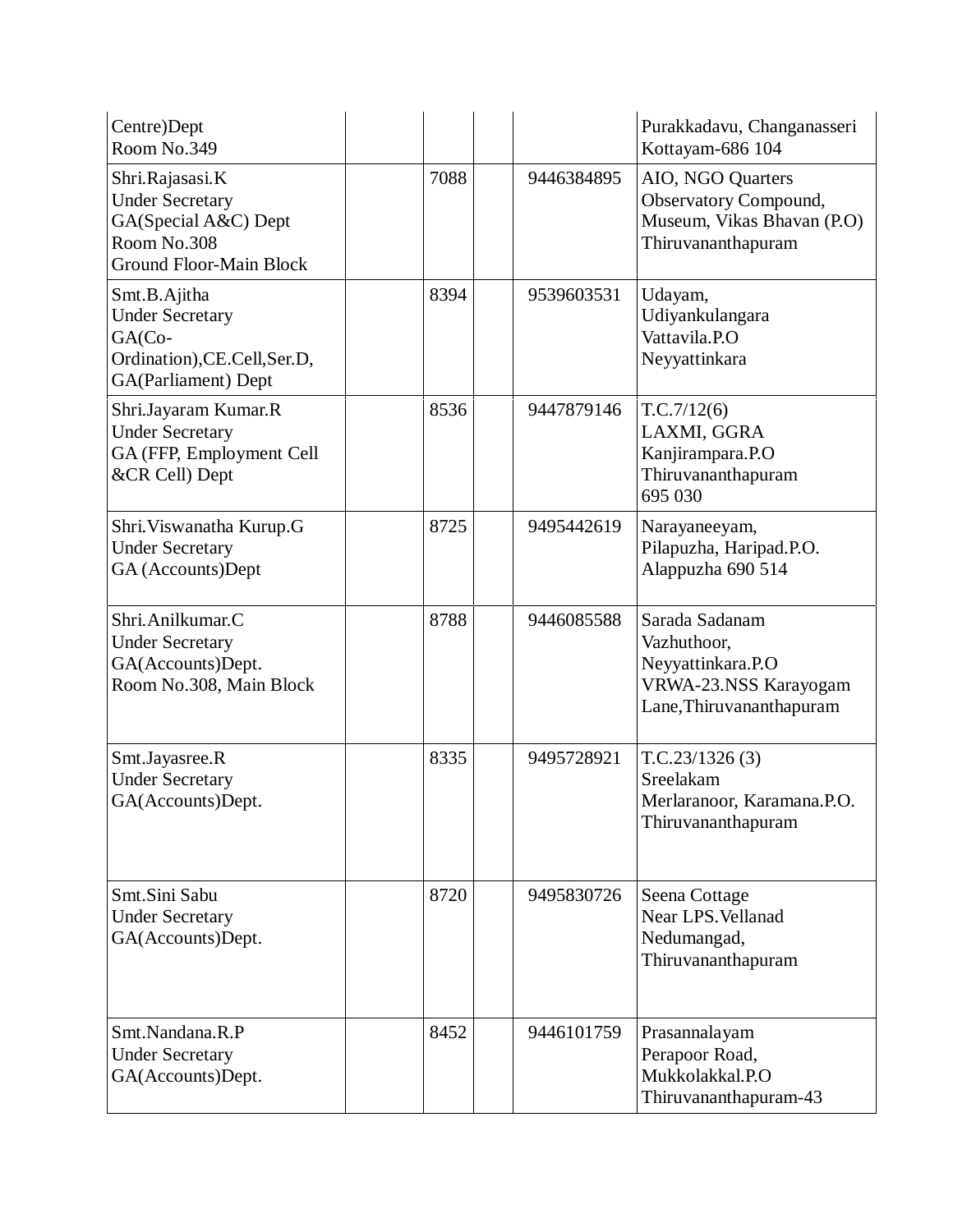| Shri.Sasidharan.K<br><b>Under Secretary</b><br>$G(A(SR) \& GA(AR)$ Dept. | 8954 | 9847584559            |                                                                        |
|--------------------------------------------------------------------------|------|-----------------------|------------------------------------------------------------------------|
| Shri.Harikrishnan.M.S<br><b>Assistant Protocol Officer</b>               | 8149 | 2447572<br>8907004400 | House No.53<br>Vridavan Gardens<br>Pattom.P.O.<br>Thiruvananthapuram-4 |

## **SECTIONS**

| <b>Accounts A</b>                                | 8704 |
|--------------------------------------------------|------|
| <b>Accounts B</b>                                | 8545 |
| Accounts C                                       | 8037 |
| <b>Accounts D</b>                                | 8835 |
| <b>Accounts E</b>                                | 8938 |
| <b>Accounts G</b>                                | 8646 |
| <b>Accounts H</b>                                | 8385 |
| Accounts J                                       | 8099 |
| <b>Accounts K</b>                                | 8622 |
| <b>Accounts M</b>                                | 8046 |
| <b>Accounts N</b>                                | 8045 |
| <b>Accounts P</b>                                | 8991 |
| <b>Accounts R</b>                                | 8038 |
| <b>Budget Wing</b>                               | 8041 |
| Compassionate Employment Cell                    | 8015 |
| <b>Computer Cell Accounts</b>                    | 8930 |
| Cpomputer Cell (GAD)                             | 8741 |
| Co-ordination                                    | 8463 |
| Chief Minister's Public Grievance Redressal Cell | 8940 |
| C.R.Cell                                         | 8204 |
| Cash                                             | 8682 |
| Chief Secretary,s Petition Cell                  | 8368 |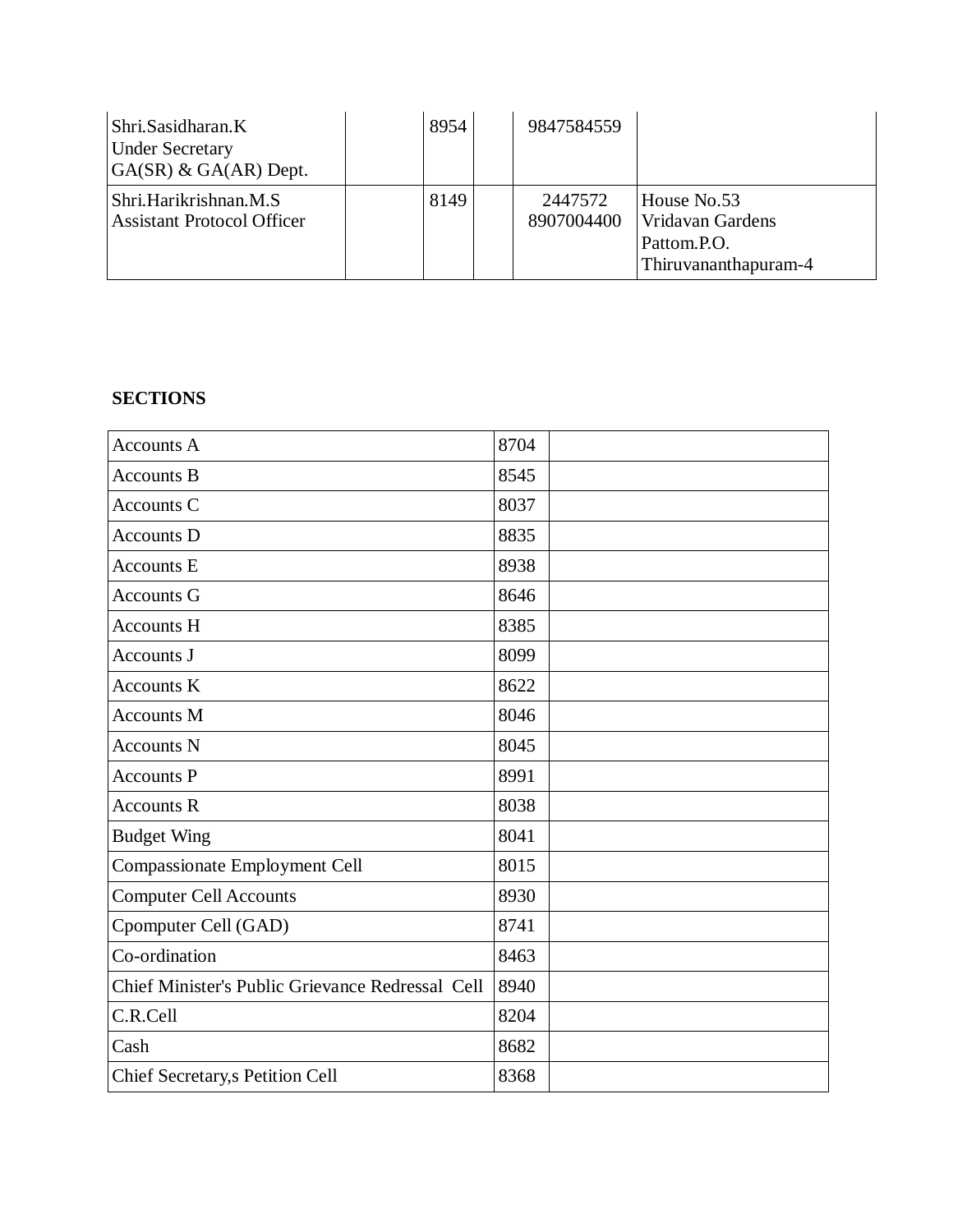| <b>Duplicating Cell</b>                | 8165 |
|----------------------------------------|------|
| <b>Employment Cell-A</b>               | 8138 |
| <b>Employment Cell-B</b>               | 8799 |
| <b>AR</b>                              | 8534 |
| Freedom Fighters Pension A             | 8849 |
| Freedom Fighters Pension B             | 7163 |
| Garden Supervisor                      | 8156 |
| Health Inspector                       | 8605 |
| House Keeping Cell-A                   | 8001 |
| House Keeping Cell-B                   | 8761 |
| Store Supervisor - A                   | 7286 |
| <b>Store Supervisor-B</b>              | 8900 |
| <b>Store Keeper</b>                    | 8809 |
| <b>IBMC</b>                            | 8405 |
| <b>Minority Cell</b>                   | 7019 |
| <b>Office Section-1</b>                | 8440 |
| Office Section-II                      | 8731 |
| <b>Parliament Section</b>              | 8760 |
| Political                              | 8456 |
| <b>Records Secretariat North Block</b> | 8230 |
| <b>Records Secretariat South Block</b> | 8079 |
| <b>Records Annexe</b>                  | 8927 |
| Sainik Welfare                         | 8644 |
| <b>Secret Section</b>                  | 8399 |
| Services<br>$\mathbf{A}$               | 8450 |
| Services<br>$\mathsf{C}$               | 8462 |
| Services<br>D                          | 8544 |
| Services<br>${\bf E}$                  | 8543 |
| Services<br>H                          | 8742 |
| Special<br>$\mathbf{A}$                | 8645 |
| Special<br>B                           | 8448 |
| Special<br>$\mathbf C$                 | 8740 |
| Special<br>${\bf E}$                   | 8876 |